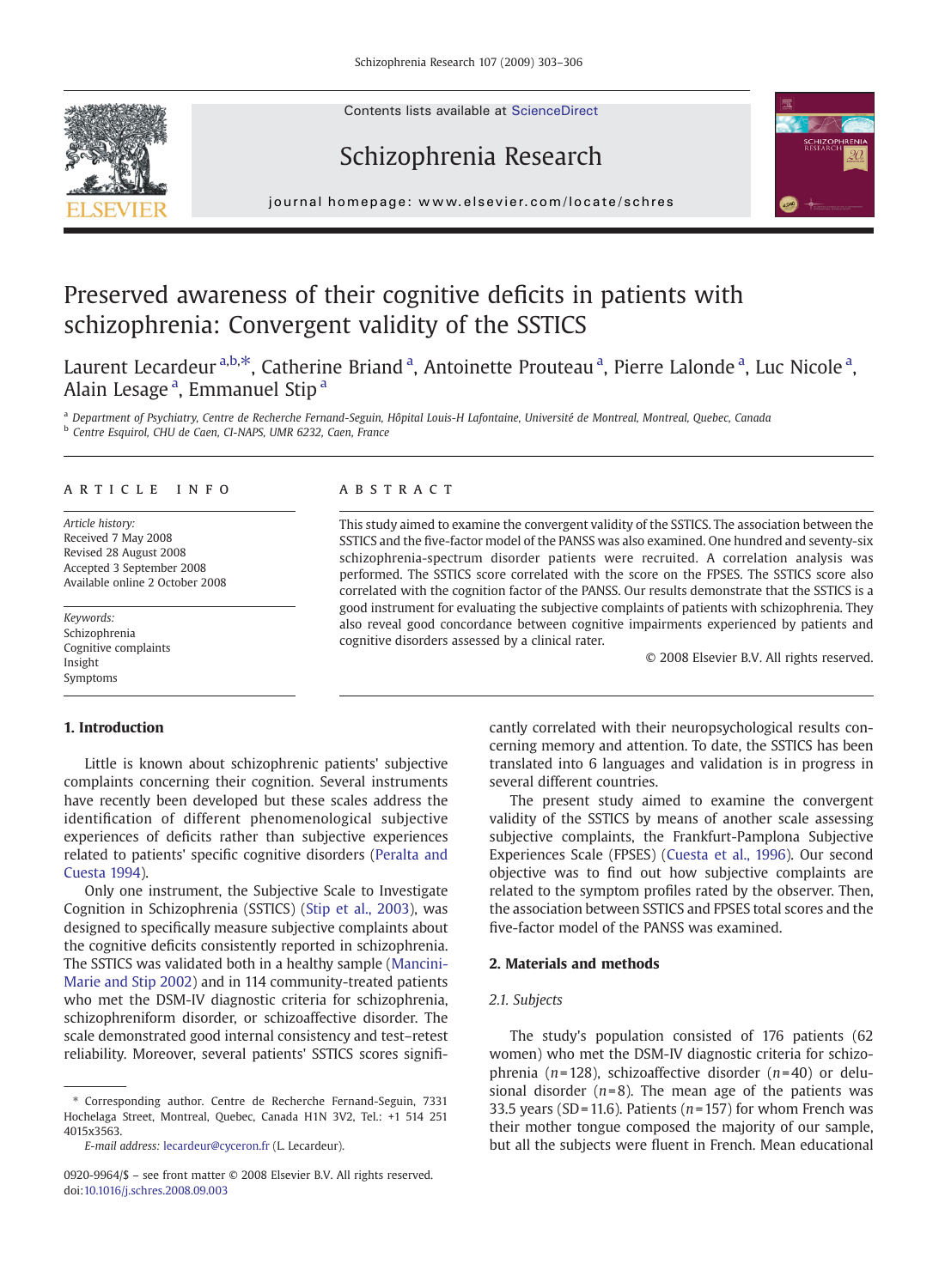level was 11.6 years (SD=2.2). Mean duration of illness was 72.9 months (SD=87.9). All the patients were receiving antipsychotic medication, either a conventional antipsychotic  $(n=20)$  or an atypical antipsychotic  $(n=156)$ . Sixty-two patients were receiving an antidepressant, 71 patients an anxiolytic, 46 patients a mood stabilizer, and 62 an antiparkinsonian drug. Patients were either community-based or hospitalised. All the participants gave their informed consent to participate in the study.

The psychopathological symptoms of a subsample of 71 of the patients (22 women and 49 men) were rated with the Positive and Negative Syndrome Scale (PANSS) ([Kay et al.,](#page-2-0) [1987\)](#page-2-0). These 71 patients received diagnoses of schizophrenia ( $n=52$ ), schizoaffective disorder ( $n=17$ ) or delusional disorder  $(n= 2)$ . Their mean age was 33.4 years (SD = 11.4).

# 2.2. Assessment

Subjective experiences were evaluated with the short form of Süllwold's Frankfurt Complaint Questionnaire ([Süllwold](#page-3-0) [and Huber 1986\)](#page-3-0), the Frankfurt-Pamplona Subjective Experiences Scale, translated into French. The short form of the FCQ is a self-rated instrument composed of 18 items. The original FCQ was composed of yes–no questions, but the [Cuesta et al.](#page-2-0) [\(1996\)](#page-2-0) revision (the FPSES) improved the measurability of subjective experiences thanks to a 5-point Likert format (ranging from 0 "never" to 4 "several times per day").

The SSTICS [\(Stip et al., 2003](#page-3-0)) was used to measure the subjective cognitive complaints specific to schizophrenic patients. The SSTICS is a 5-point scale (ranging from 0 "never" to 4 "very often") and contains 21 self-rated items. It assesses several cognitive domains which have described to be impaired in schizophrenia: 9 items are dedicated to explicit memory, 2 to working memory, 5 to attention, 3 to executive functions, 1 to language functions and 1 to gesture abilities. The SSTICS is formulated in a way that schizophrenic patients can easily understand. The SSTICS and the FCQ were simultaneously administered to the patients.

The PANSS is a 30-item rating instrument evaluating the presence/absence and severity of positive (7 items) and negative (7 items) symptoms and general psychopathology (16 items) of schizophrenia. It must be administered by a trained interviewer. All 30 items are rated on a 7-point scale (ranging from 1 "absent" to 7 "extreme"). [Lindenmayer et al.](#page-2-0) [\(1994\)](#page-2-0) identified a 5-factor model for the PANSS (the positive, negative, cognitive, excitement, and depression factors).

The scales and PANSS were administrated during the same interview by the same trained investigator for each patient.

## 2.3. Statistical analysis

Statistical analyses of the data were performed in two steps using Statistical Package for the Social Sciences (SPSS v15).

First, a correlation analysis (Pearson correlation) was performed with the total scores from the FPSES and the SSTICS scales for the whole sample of patients  $(n=176)$ . Second, a correlation analysis (Pearson correlation) was performed with the total scores from the PANSS and either the SSTICS or the FPSES for the 71 patients who had been tested with these scales. Moreover, relationships between

#### Table 1

Association between PANSS scores and FPSES and SSTICS total scores

|                         | <b>FPSES</b> total score | SSTICS total score |
|-------------------------|--------------------------|--------------------|
| PANSS total score       | $r = 0.068$              | $r = -0.220$       |
|                         | $p = 0.572$              | $p = 0.065$        |
| PANSS positive symptoms | $r = -0.057$             | $r = -0.100$       |
|                         | $p = 0.633$              | $p = 0.407$        |
| PANSS negative symptoms | $r = 0.094$              | $r = 0.303$        |
|                         | $p = 0.433$              | $p = 0.01*$        |
| <b>PANSS</b> cognition  | $r = 0.151$              | $r = 0.338$        |
|                         | $p = 0.207$              | $p = 0.004$ **     |
| PANSS excitement        | $r = -0.156$             | $r = -0.213$       |
|                         | $p = 0.192$              | $p = 0.074$        |
| PANSS depression        | $r = 0.200$              | $r = 0.260$        |
|                         | $p = 0.092$              | $p = 0.029*$       |
|                         |                          |                    |

 $r$  = Pearson correlation coefficient.

\*p≤.05; \*\*p≤.01.

each of the five factors listed above for the PANSS and the total scores on the SSTICS and FPSES were explored.

# 3. Results

Mean FPSES and SSTICS total scores were 11.8 (SD = 7.82) and 24.73 (SD=9.56), respectively. The SSTICS total score positively correlated with the FPSES total score  $(r=.541, p<.01)$ .

In our subsample of 71 patients, mean FPSES and SSTICS total scores were 13.44 (SD=10.00) and 26.54 (SD=11.86), respectively. The mean PANSS total score was 62.33 (SD = 36.40), mean positive symptoms score was 14.42 (SD = 14.23), mean negative symptoms score was 18.55 (SD=9.8), mean cognition score was 7.92 (SD=3.85), mean excitement score was 8.1  $(SD=11.81)$  and mean depression score was 6.76  $(SD=3.12)$ .

Although the FPSES total score was not correlated with the PANSS total score nor with any of the five factors of the PANSS, the SSTICS total score was positively correlated with the cognition  $(r=.338, p=.004)$ , negative symptoms  $(r=.303,$  $p = .01$ ) and, to a lesser extent, depression ( $r = .260$ ,  $p = .029$ ) scores of the PANSS (see complete results in Table 1).

# 4. Discussion

The first aim of this study was to examine the convergent validity of the SSTICS by means of another scale that also assesses subjective complaints. Our results argue that the convergent validity is satisfactory, since the total score on the SSTICS correlates with the FPSES score strongly and positively. Consequently, the SSTICS achieves two complementary objectives: first, this scale allows the subjective complaints of schizophrenic patients to be quickly (only 21 items, 6 min on average to complete the scale) and appropriately evaluated; second, unlike earlier scales that were designed to assess subjective complaints in a rather approximate manner, the SSTICS specifically targets the subjective complaints regarding the cognitive deficits that are consistently reported in schizophrenia-spectrum disorder.

The second objective of this study was to observe how subjective complaints are related to the symptom profiles rated by a trained observer. Our results demonstrated that the SSTICS total score was positively correlated with the cognition score of the PANSS. This result suggests that patients with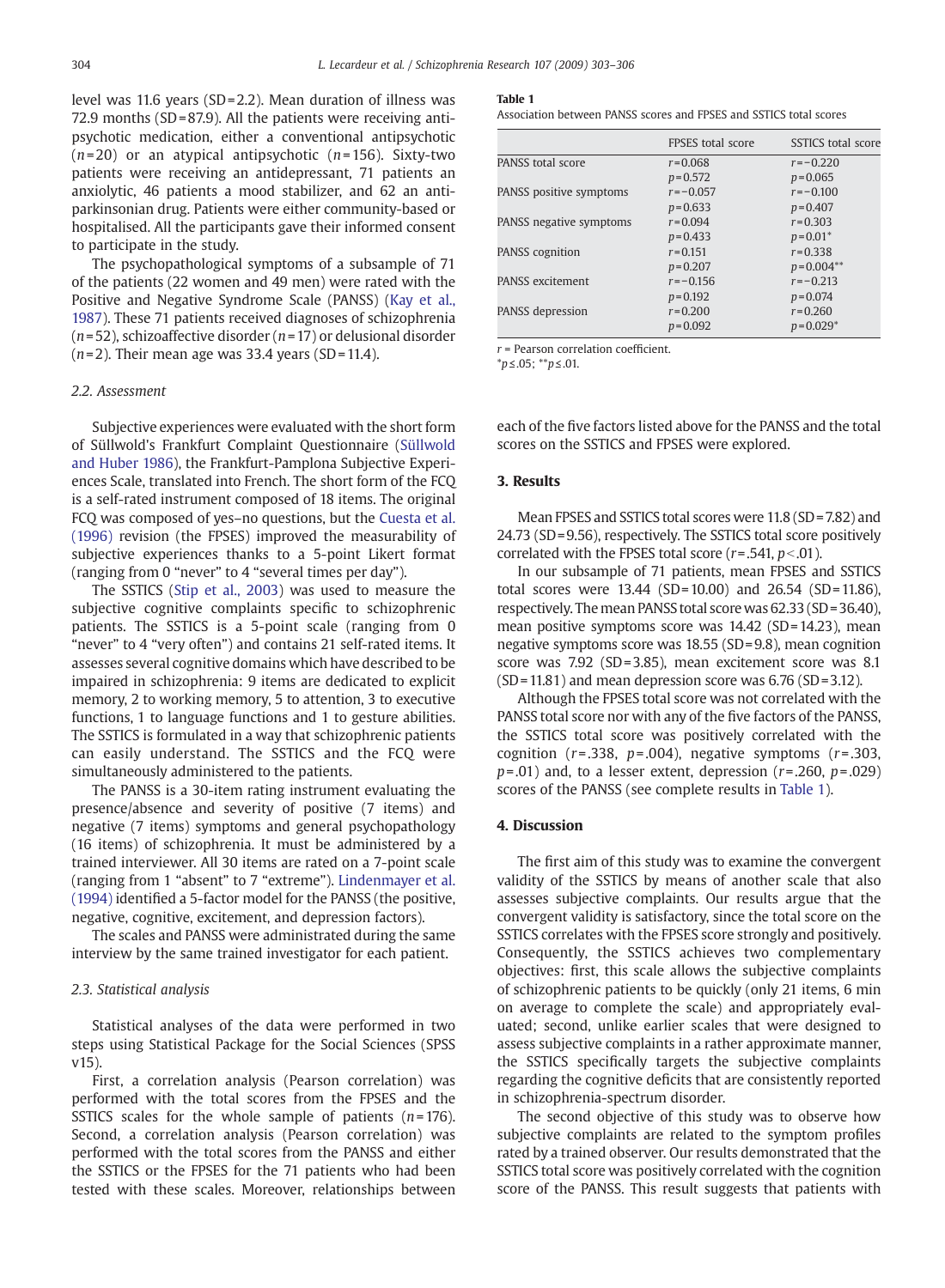<span id="page-2-0"></span>schizophrenia-spectrum disorder might be conscious of their cognitive deficits. Moreover, we demonstrated in our validation study of this scale that subjective complaints relative to cognitive deficits correlated with several objective cognitive measures, such as explicit memory ([Stip et al., 2003](#page-3-0)). Consequently, the SSTICS can be considered to be a suitable scale to assess subjective complaints associated with objective cognitive deficits that are recognized by neuropsychological tests, as identified by the clinician using the PANSS. As demonstrated in other studies (Bowie et al., 2008; Keefe et al., 2006), the pattern of relationships between cognitive abilities and functional outcomes is complex. It could be of particular interest to show whether complaints of patients related to their cognitive impairments are associated with deficits experienced during daily life or whether their complaints concern more fundamental cognitive abilities implied in their coping skills. Responding to these aims could give information to adjust the objectives of the cognitive remediation therapies that can be proposed to the patients. Studies using measures of subjective complaints about the cognitive deficits consistently reported in schizophrenia, such as the SSTICS (or the Schizophrenia Cognition Rating Scale (Keefe et al., 2006)) and of functional capacity both are required to clarify this issue. Furthermore, we did not find any relationship between the SSTICS total score and the severity indicated by the PANSS lack of judgement and insight score (item G12 of the PANSS) which is described by the following sentence: Impaired awareness or understanding of one's own psychiatric condition and life situation. This is evidenced by failure to recognize past or present psychiatric illness or symptoms, denial of need for psychiatric hospitalisation or treatment, decisions characterized by poor anticipation of consequences, and unrealistic short-term and long-range planning. Although this result has to be confirmed, we propose that the consciousness of cognitive deficits may be independent of insight into the symptoms of the disease.

These interpretations could clarify the slight positive correlation obtained between the SSTICS score and the severity of the PANSS depression score. Some studies have previously demonstrated relationships between depressive symptoms in schizophrenic patients and their poor cognitive performance (Brebion et al., 1997; Holthausen et al., 1999). Our study suggests that subjective complaints of cognitive deficits may influence patients' objective depressive state, as rated by the clinician. Even though consciousness of their cognitive deficits alone may not be considered as responsible for a depressive mood, it could be considered as a nonnegligible factor in the expression of depressive states in schizophrenia, especially due to the consequences of cognitive deficits for daily life functioning.

The relationship between severity of negative symptoms and neurocognitive deficits such as executive functions or memory has been described in schizophrenic patients before (Hughes et al., 2003). The SSTICS total score was also found to be correlated with the PANSS negative score in our previous study [\(Stip et al., 2003](#page-3-0)). Despite evidence relating negative symptoms to cognitive deficits, a major difficulty, when cognitive and negative symptoms have to be distinguished, is the fact that cognitive disorders can mimic negative symptoms [\(Moller, 2007](#page-3-0)). The SSTICS could become a valuable assessment tool for clinicians in defining and delimiting the

influence of cognitive deficits and negative symptoms on the functional outcomes of schizophrenia-spectrum disorder patients.

Hake et al., (2007) have demonstrated that schizophrenic patients who benefited from cognitive remediation therapy reported fewer subjective complaints than patients who did not take advantage of this therapy. Consequently, the SSTICS might be used as a good compromise when cognitive tests are difficult to administer in clinical settings and also be considered as an accurate clue in deciding whether to assign schizophrenic patients to cognitive remediation therapies (Hake et al., 2007).

Patients were either community-based or hospitalised and it could be hypothesized that complaints about the cognitive deficits could differ according to their status. Future studies might include more homogeneous samples of patients to decide if status is related to the amount of cognitive complaints with schizophrenia.

### Role of the funding source

Funding for the study was provided by the Fonds de la Recherche en Santé du Québec (FRSQ), Schizophrenia Axis. LL was supported by a grant received from the Chaire de Schizophrénie Eli Lilly de l'Université de Montréal (Québec, Canada). Each of these funding sources was neither involved in the study design, nor in the collection, analysis and interpretation of data, writing of the report and decision to submit the paper for publication.

#### Contributors

ES designed the study and wrote the protocol. CB, AP, PL, LN, AL and ES recruit subjects at their respective sites. LL managed the literature searches, the manuscript preparation, undertook the data analysis and wrote the first draft of the manuscript. All authors contributed to and have approved the final manuscript.

#### Conflict of interest

None.

### Acknowledgments

The authors would like to acknowledge T. Pampoulova, S. Potvin and A. Mancini-Marie for technical assistance.

# References

- Bowie, C.R., Leung, W.W., Reichenberg, A., McClure, M.M., Patterson, T.L., Heaton, R.K., Harvey, P.D., 2008. Predicting schizophrenia patients' realworld behavior with specific neuropsychological and functional capacity measures. Biol. Psychiatry. 63, 505–511.
- Brebion, G., Smith, M.J., Amador, X., Malaspina, D., Gorman, J.M., 1997. Clinical correlates of memory in schizophrenia: differential links between depression, positive and negative symptoms, and two types of memory impairment. Am. J. Psychiatry. 154, 1538–1543.
- Cuesta, M.J., Peralta, V., Irigoyen, I., 1996. Factor analysis of the Frankfurt Complaint Questionnaire in a Spanish sample. Psychopathology. 29, 46–53.
- Hake, D.L., Hamera, E., Rempfer, M., 2007. Self-report of cognitive functioning and learning in schizophrenia. J. Am. Psychiatric. Nurses Assoc. 13, 93–100.
- Holthausen, E.A., Wiersma, D., Knegtering, R.H., van den Bosch, R.J., 1999. Psychopathology and cognition in schizophrenia spectrum disorders: the role of depressive symptoms. Schizophr. Res. 39, 65–71.
- Hughes, C., Kumari, V., Soni, W., Das, M., Binneman, B., Drozd, S., O'Neil, S., Mathew, V., Sharma, T., 2003. Longitudinal study of symptoms and cognitive function in chronic schizophrenia. Schizophr. Res. 59, 137–146.
- Kay, S.R., Fiszbein, A., Opler, L.A., 1987. The positive and negative syndrome scale (PANSS) for schizophrenia. Schizophr. Bull. 13, 261–276.
- Keefe, R.S., Poe, M., Walker, T.M., Kang, J.W., Harvey, P.D., 2006. The Schizophrenia Cognition Rating Scale: an interview-based assessment and its relationship to cognition, real-world functioning, and functional capacity. Am. J. Psychiatry. 163, 426–432.
- Lindenmayer, J.P., Bernstein-Hyman, R., Grochowski, S., 1994. Five-factor model of schizophrenia. Initial validation. J. Nerv. Ment. Dis.182, 631–638.